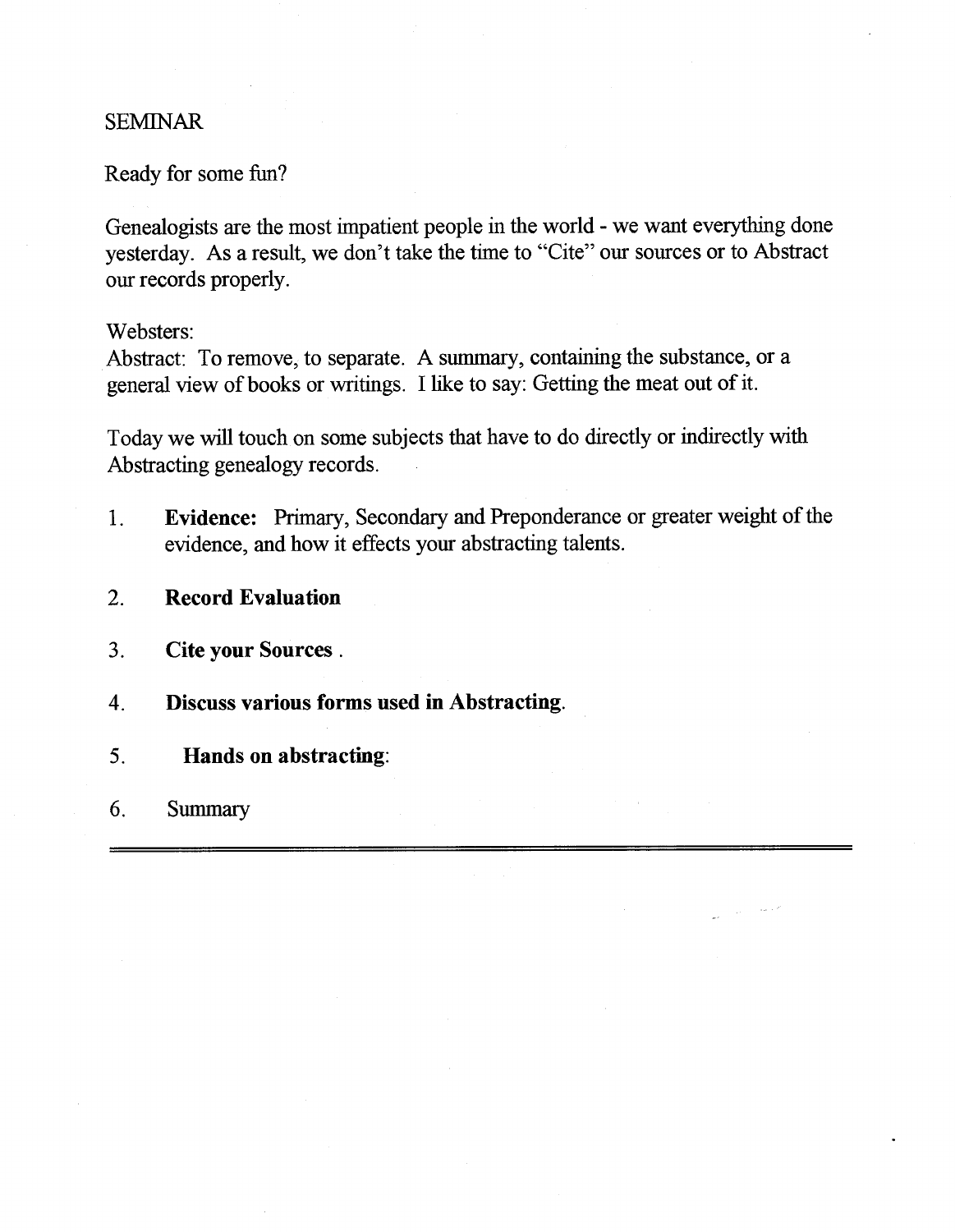#### **Genealogical Evidence**

Show book. Noel C. Stevenson 1979. This book is one of the best of its kind that I'm aware of. It can be seen in our Gen. Lib., I'm sure. Had I known everything that Mr. Stevenson had to say about evidence before I began my genealogical pursuits, I may not have done it. Because as for as he is concerned.. .there is no such thing as positive evidence unless you were there and you saw it with your own eyes. It is from this book that I abstracted what I am about to tell you about what Genealogical Evidence is.

## 1. PRIMARY EVIDENCE - THE BEST EVIDENCE RULE.

This means the ORIGINAL of any document: letter, will, etc. Remember that deeds, wills, mortgages, etc. recorded inbooks in the courthouse ARE NOT PRIMARY EVIDENCE. They are copies of the originals which have been returned to the person who submitted them to be registered. In the case of a will or estate settlement, check to see if the original packet is still located in the courthouse and research those documents. In our courthouse, they are called the Black Boxes - as well as in many other courthouses.

The reason for PRIMARY EVIDENCE and Best Evidence Rule is that experience throughout the centuries has demonstrated that there is less chance of fraud, forgery, mistake, and dishonesty if original records are produced.

## 2. SECONDARY EVIDENCE.

Is a substitute for the production of the original.

An original genealogical record in a family Bible would be considered primary evidence, it would be necessary for someone to testify that the Bible was in proper custody. Proper custody indicates a member of the family.

Of course you are all aware of the "publication date" etc. on a Bible record used as evidence.

3. PROOF. To some it means ABSOLUTE OR CONCLUSIVE PROOF. Stevenson says that "to genealogists, absolute proof or conclusive proof of ancestry is NOT possible. There are few things in life which can be proven to an absolute certainty.

Most of us follow this line of reasoning. A pedigree or ancestry is established according to a PREPONDERANCE or GREATER WEIGHT OF THE EVIDENCE. That, of course, is NOT conclusive or absolute proof.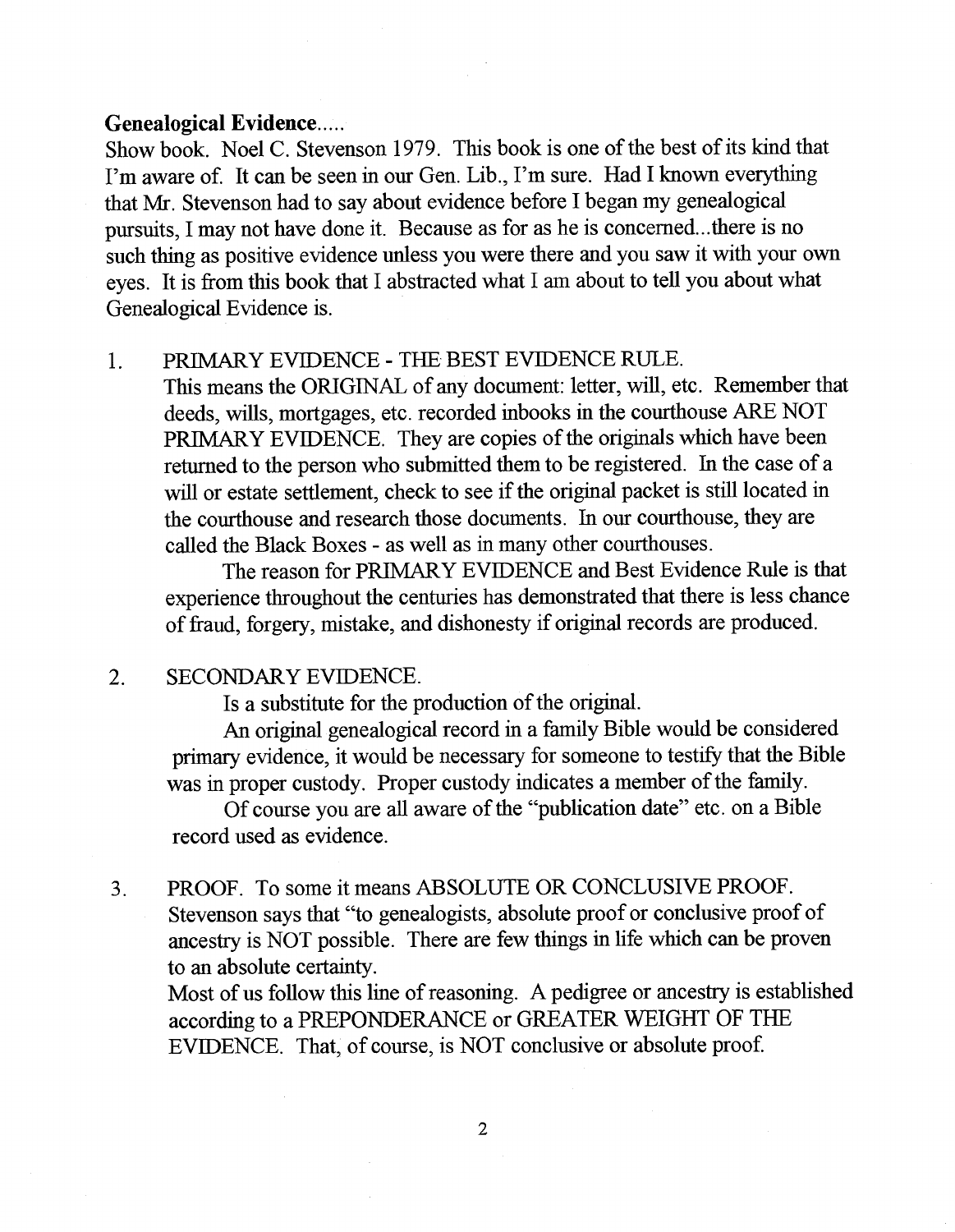Preponderance of greater weight of the evidence means that in order to establish facts it is necessary to produce sufficient reliable evidence which satisfies the conscience.

In other words, it is simply using common sense and intelligence. The evidence must be substantial. Quality not quantity is what counts.

In applying the principle of preponderance of the evidence, a genealogist will be substituting books, records, and documents instead of the testimony or statements of witnesses, unless the witnesses are living.

The evidence must be relevant. There must be a relationship between the evidence and the facts to be proved.

## 4. DIRECT AND CIRCUMSTANTIAL

DIRECT EVIDENCE acts on the mind in a clear and direct manner. Example: In a will it states, "I give to my son Joe Doe Jr. the sum of The mind is not required to spend any time figuring the meaning of that sentence.

CIRCUMSTANTIAL EVIDENCE.

Requires the mind to juggle the facts to ascertain their meaning. Example: It would seem reasonable that all who are buried in a family plot are related. Or that all the persons named under the head of a household in the 1850 census are related.

Remember and I quote: "Evidence is none the less effective because it is circumstantial, if it be consistent, connected and conclusive."

# 5. HEARSAY EVIDENCE.

I am sure you will be surprised to hear that Hearsay Evidence is used with reference to that which is written, as well as to that which is spoken. This kind of evidence does not derive its value solely from the document but also rests on the veracity and competence of some other person.

Examples of hearsay evidence or information are:

- 1. Family records (including family Bible records)
- 2. Church Records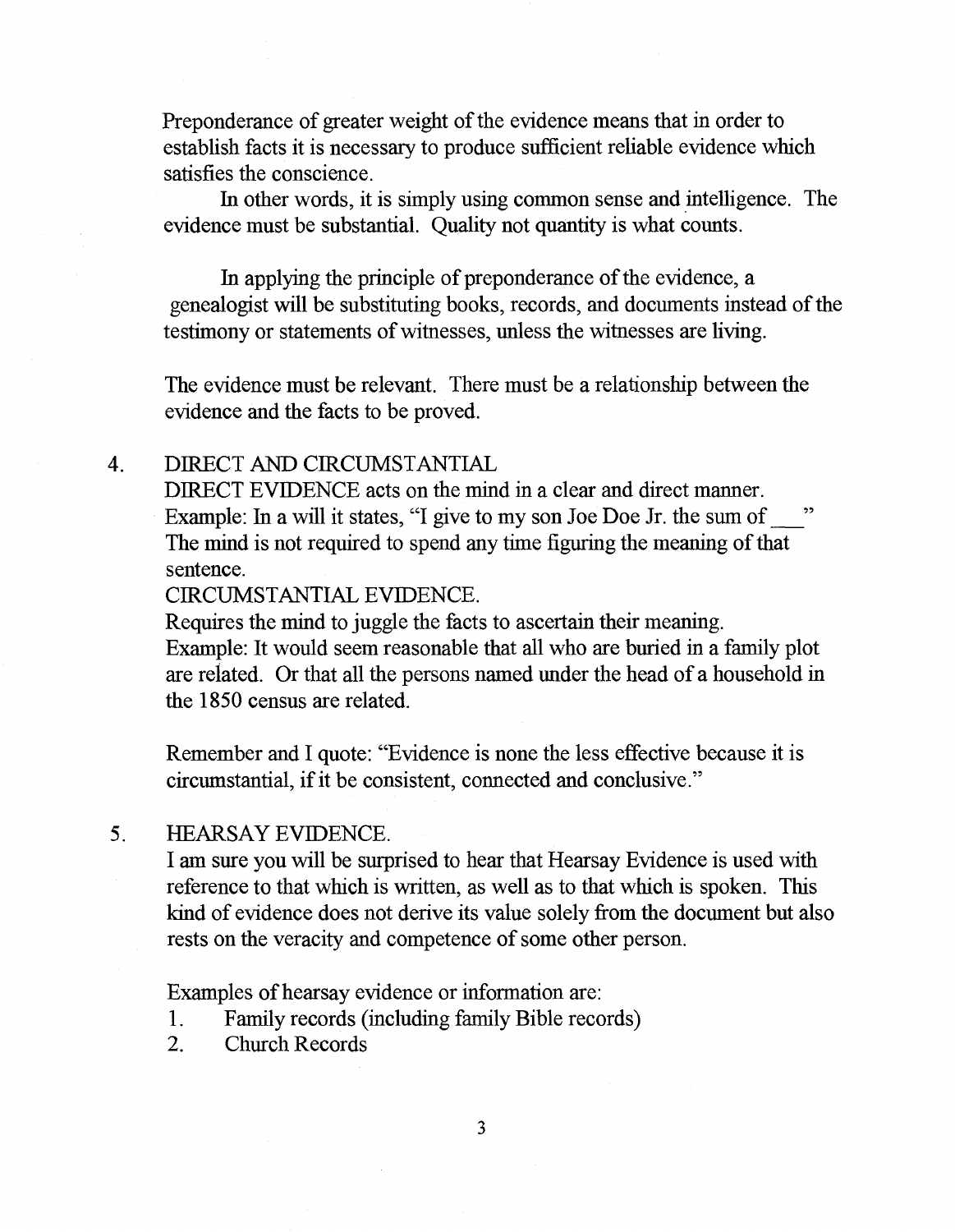- 3. Vital records of births my birth cert. Delayed. Name of my mother is wrong. It states Lillian Anne Gunter when in reality, it was Annie Lillian Gunter. I have a letter in her handwriting which is signed by her that she changed her name when in highschool because she wanted the initials to spell something - LAG. I did not get this certificate changed because all of her official records are as Lillian Anne Gunter.
- 4. Vital records of Marriage. My Marriage record. My husband's middle name is misspelled on it. Should be Furgerson, not Ferguson. I was not aware of this until after I asked for a copy of our marriage record from the courthouse. I suggested to my husband that we really ought to get that changed, but he said not to bother. That people spelled it any way they wanted to anyway.
- 5 Vital records of deaths Show grandfather, Robert Elbert Meek's death certificate. This certificate shows his father to be Joseph Meek. Searched for two years for a Joseph Meek - and it took a trip to the courthouse in Carroll Co. AR to find out his name was Jonathan Jasper. Tried to get that changed, but they said I had to have an affidavit from someone who knew him. He died in 1903. So it will continue to lead genealogists down the garden path for years to come. Would you like to know why the informant did not know the proper name? My grandfather R. E. Meek was born after his father "left home." He was raised by a step-father, so I'm quite sure his mother never mentioned his father. And of course R. E., not having a great deal of respect for his father, never spoke of him
- 6. Deeds
- 7. Last wills and testaments
- 8. Court records
- 9. Census records
- 10. Pension files
- 11. Military service records
- 12. All manuscrips, local and county histories.
- 13. All family genealogies whether published in book form, printed, mimeographed, typewritten or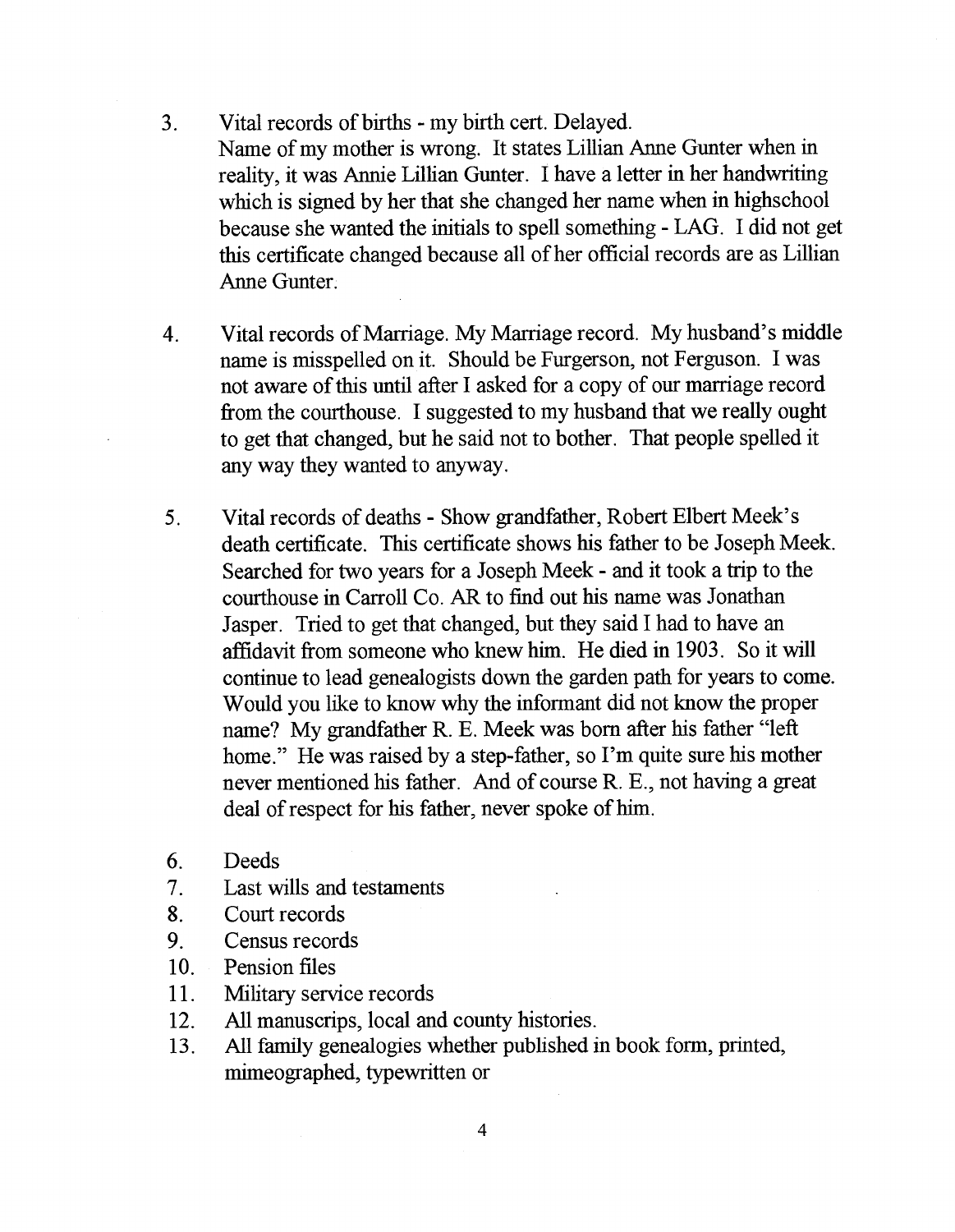14. Oral Statements of amily members - UNLESS THOSE PERSONS POSSESS PERSONAL KNOWLEDGE OF THE GENEALOGICAL FACTS CONCERNING THE FAMILY. Who has personal knowledge regarding facts relating to their families in 1700?

#### **RECORD EVALUATION:**

See Separate sheets

# **CITE YOUR SOURCES, by Richard Lackey.**

### **Show book** -

Richard is deceased. He and I shared a Massingill line. I miss him. Richard says: "...Genealogists should have a standard form of citations which meet their special needs. They need to adopt an acceptable reference form or style for citing the records commonly used in the field."

Beware of being informed that the source was "The Census" or "Marriage Record." Any person who can property learn to abstract a document can also learn properly to cite it so that another interested researcher can quickly and easily locate the record.

Not every genealogist is interested in submitting work to a journal, completing a book, or even in completing a compiled genealogy. Every genealogist should, however, want the results of his work to be useful even if maintained only in organized note form. Thus, every person seriously engaged in genealogical research has a vested interest in developing some standard form of suitable written citation of documents.

Standard Form to Cite the source used. Be sure to write down the author's full name, the title of the book (or document) Where it may be found or where it came from, and the page. I usually include the name of the library, the call number, the publisher, and date published. Anything that will enable you to find this source again if you need it, or if anyone else wants to find this source.

I wish I had done this when I first began genealogical research. I have some papers at home that I haven't the slightest idea where they came from. And no way to find them now.

I saw a person in SLC one time with a stamp that she used to remind her of exactly the information she needed to cite the source.

As we said at the beginning - impatience can play havoc with our research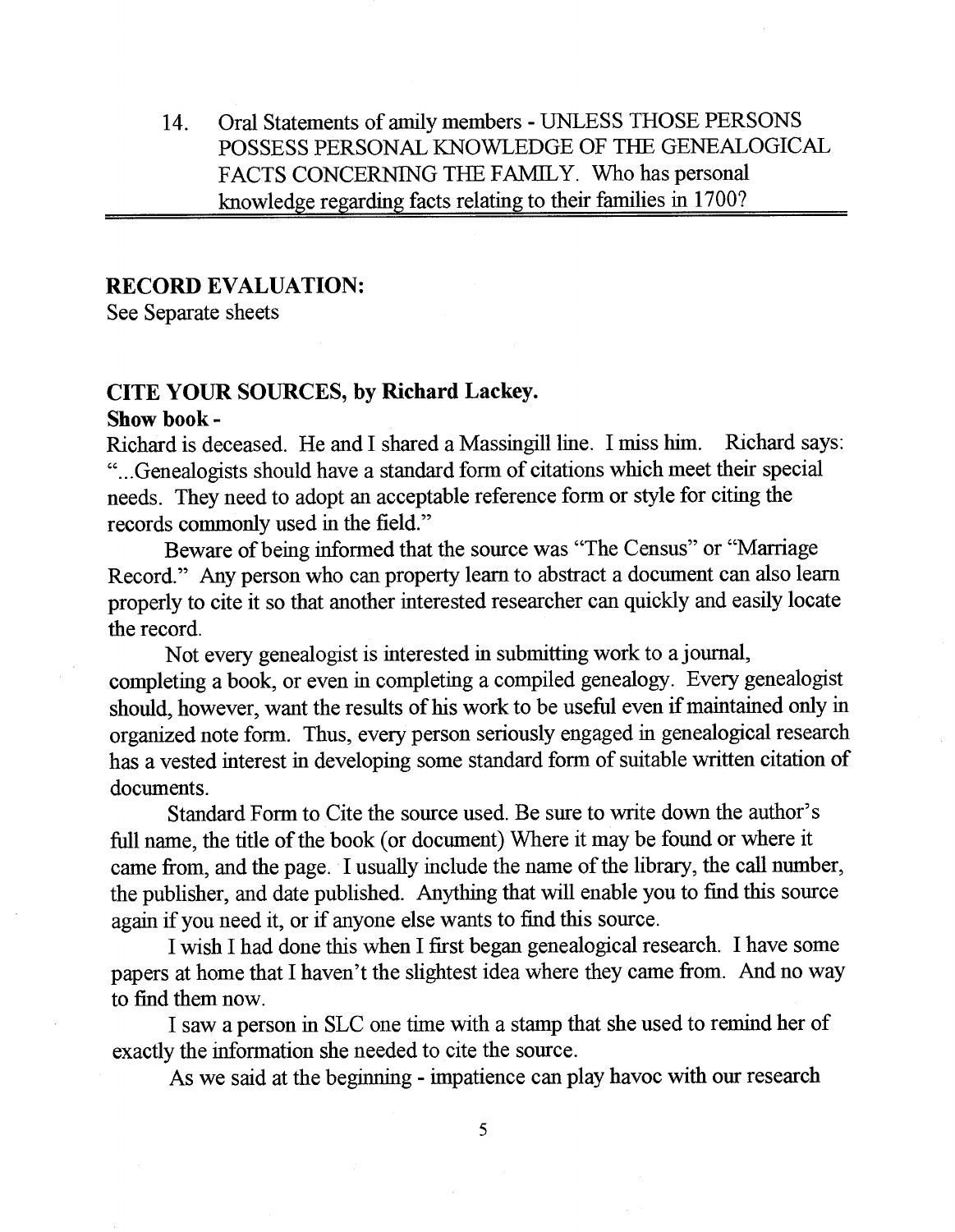unless we take the time to cite the source properly. Just remember - it just costs a little more time to go first class.

# FORMS USED IN ABSTRACTING.

A few good tips: Do not ever change the spelling, punctuation, numbers, or phrases as used in the document. Use the Quotes to show that is what the record says. When you use a reference in a family history and it is verbatim from the record, use the quotes at the beginning and then again at the end. That will indicate to you and to anyone reading it that you didn't make it up but copied it from what ever reference you give.

I have a little trick I use. If there is a question as to the spelling of a name or reference, I put a question mark before the word. A question mark behind the word means it is their question.

The following forms will be passed out on your way out. Please pick them up at the desk.

- A. Wills
- B Land Records
- C. Deed Record
- D. Cemetery
- E. Obituaries
- F. Document abstract.
- G. Marriage Records

Other forms just for your use:

- a. Census history & how to use it
- b. Time Schedule
- b. Census calculations
- c. Relationship chart
- d. Research log
- e. Soundex form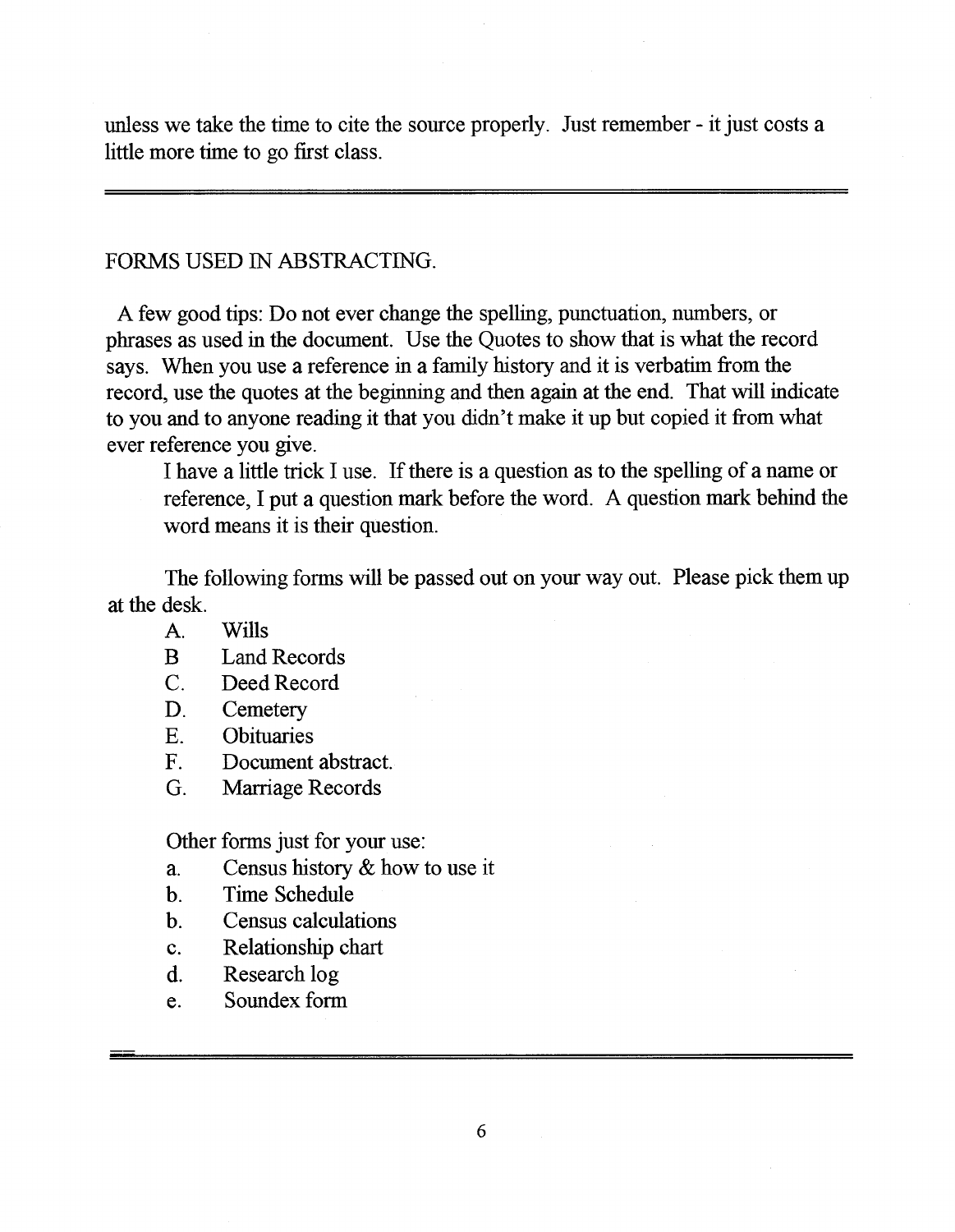# HANDS ON ABSTRACTING.

Pass out the following, and ask that they abstract them on a blank piece of paper. Then discuss what they abstracted.

- f. Will
- g. Deed
- h. Obit

Summary: Do hope that you are all ready to go out and cite your sources, evaluate your documents, and do your abstracting.

If you have any questions. I'll try to answer, if not, perhaps someone else here will be able to answer.

Our Society has 141 titles on our publications list. Most of these stopped around 1900. That has been 100 years ago now, so they need to be brought up to at least to coincide with the Census Records. I understand that the 1930 Census records will be released soon.

Our Society is need of persons who can spend a little time at the courthouse, here at the library, or in some instances take books home to abstract for us to publish. We now have, thanks to Floyd & Betty Dimitt, two laptop computers that may be utilized to help with abstracting records.

Check with Barbara or me and we will find you something to do. Thanks.

Turn meeting back to Jackie...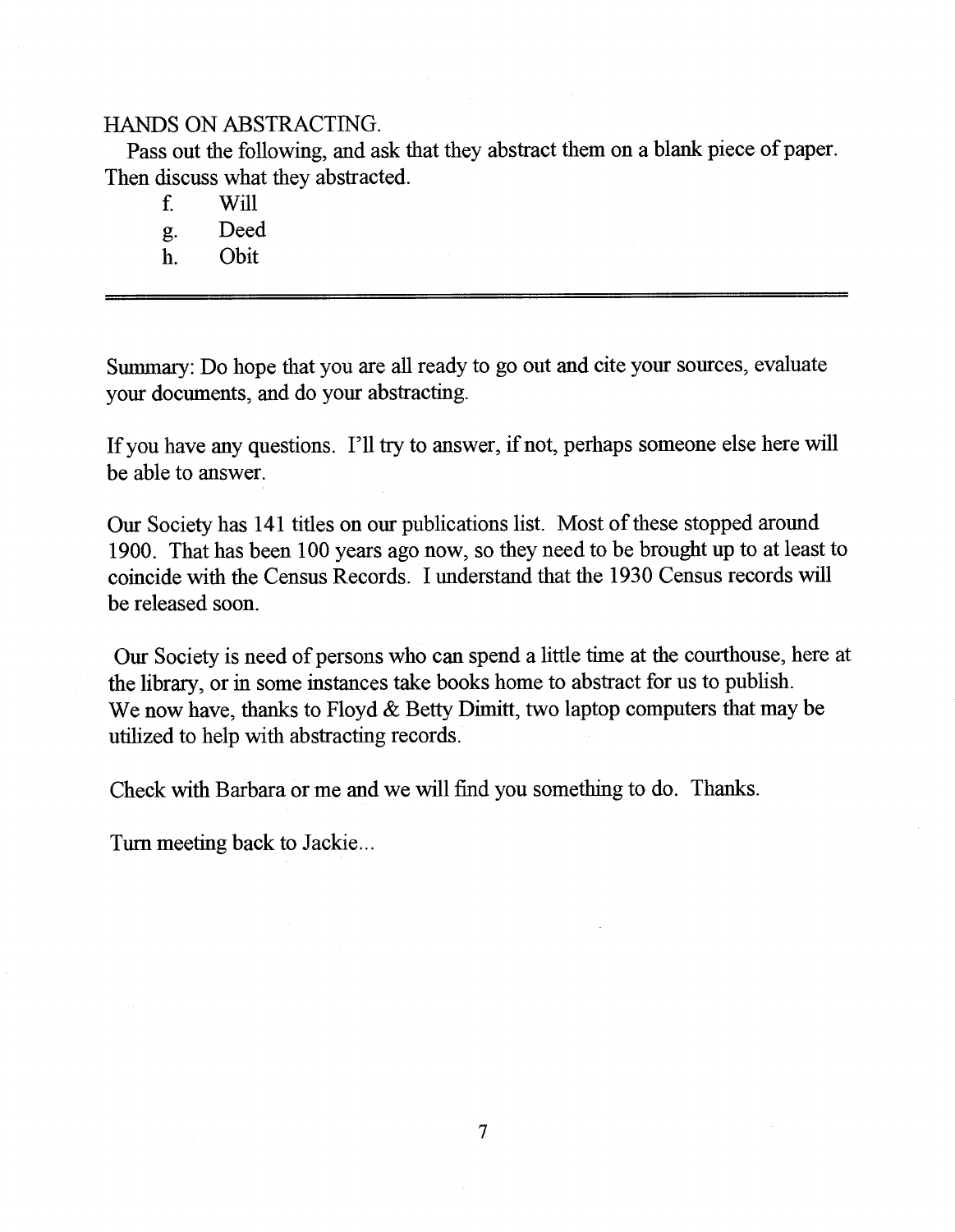| <b>DELAYED BIRTH CERTIFICATE</b><br><b>Montgomery County, Texas</b>                                                                                                                             |                                                                                                            |  |  |  |
|-------------------------------------------------------------------------------------------------------------------------------------------------------------------------------------------------|------------------------------------------------------------------------------------------------------------|--|--|--|
|                                                                                                                                                                                                 |                                                                                                            |  |  |  |
| Full name                                                                                                                                                                                       |                                                                                                            |  |  |  |
| Sex: Male Female Race                                                                                                                                                                           |                                                                                                            |  |  |  |
|                                                                                                                                                                                                 |                                                                                                            |  |  |  |
| Residence:                                                                                                                                                                                      |                                                                                                            |  |  |  |
| Race: Age at this birth<br>No. of Children b. this mother                                                                                                                                       |                                                                                                            |  |  |  |
| Affidavit A. County<br>Acquainted with the facts at the time of birth.<br><u> 1989 - Andrea Station, amerikan basar personal di sebagai personal di sebagai personal di sebagai personal di</u> | Affidavit B. County<br>Acquainted with the facts at the time of birth<br>Not related by blood or marriage: |  |  |  |
|                                                                                                                                                                                                 |                                                                                                            |  |  |  |
| <u> 1989 - Johann Stein, mars an de Brasilia (b. 1989)</u><br><b>DELAYED BIRTH CERTIFICATE</b><br><b>Montgomery County, Texas</b>                                                               |                                                                                                            |  |  |  |
|                                                                                                                                                                                                 |                                                                                                            |  |  |  |
| Full name                                                                                                                                                                                       |                                                                                                            |  |  |  |
| Sex: Male Female Race                                                                                                                                                                           |                                                                                                            |  |  |  |
|                                                                                                                                                                                                 | Mother:                                                                                                    |  |  |  |
|                                                                                                                                                                                                 | Residence:                                                                                                 |  |  |  |
| Race: Age at this birth<br>No. of Children b. this mother                                                                                                                                       | No. of Children now living                                                                                 |  |  |  |
|                                                                                                                                                                                                 |                                                                                                            |  |  |  |
| Acquainted with the facts at the time of birth.<br><u> 1960 - 1961 - 1962 - 1963 - 1964 - 1965 - 1966 - 1967 - 1968 - 1969 - 1969 - 1969 - 1969 - 1969 - 1969 - 196</u>                         | Acquainted with the facts at the time of birth<br>Not related by blood or marriage:                        |  |  |  |
|                                                                                                                                                                                                 | Accepted & recorded Date: $\overline{\qquad \qquad }$ (Page $\#$ )                                         |  |  |  |
|                                                                                                                                                                                                 |                                                                                                            |  |  |  |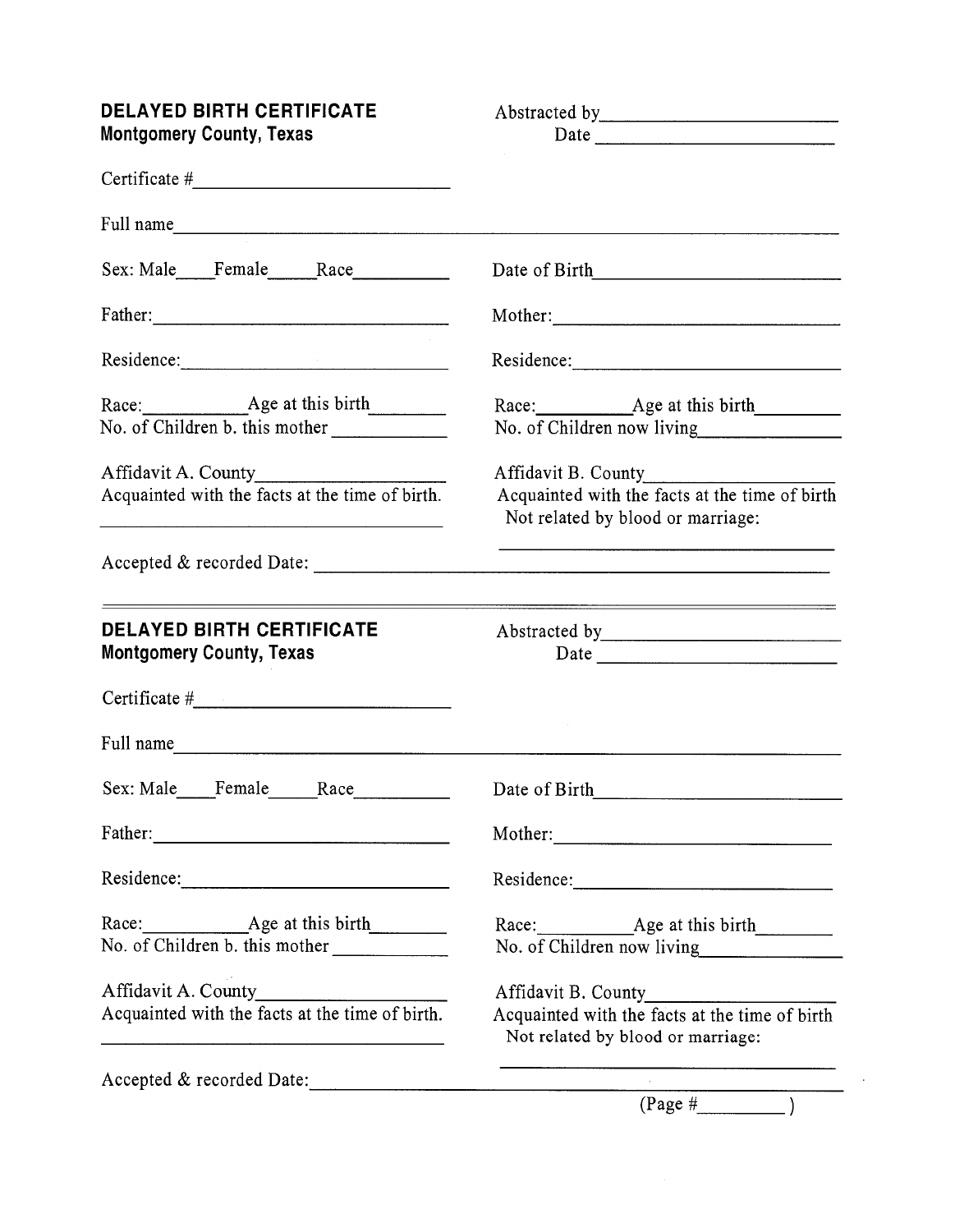| <b>PROBATE MONTGOMERY COUNTY, TEXAS</b> Abstracted by _________________________________                                                                                                                                              |                                                                                                                                                                                                                                |
|--------------------------------------------------------------------------------------------------------------------------------------------------------------------------------------------------------------------------------------|--------------------------------------------------------------------------------------------------------------------------------------------------------------------------------------------------------------------------------|
|                                                                                                                                                                                                                                      |                                                                                                                                                                                                                                |
|                                                                                                                                                                                                                                      |                                                                                                                                                                                                                                |
|                                                                                                                                                                                                                                      |                                                                                                                                                                                                                                |
|                                                                                                                                                                                                                                      |                                                                                                                                                                                                                                |
| Administrator Executor Executor Executor Executor Executor Executor Executor Executor Executor Executor Executor Executor Executor Executor Executor Executor Executor Executor Executor Executor Executor Executor Executor E       |                                                                                                                                                                                                                                |
|                                                                                                                                                                                                                                      | Guardian Appraisers Appraisers Appraiser Appraiser Appraiser Appraiser Appraiser Appraiser Appraiser Appraiser                                                                                                                 |
|                                                                                                                                                                                                                                      |                                                                                                                                                                                                                                |
|                                                                                                                                                                                                                                      |                                                                                                                                                                                                                                |
|                                                                                                                                                                                                                                      |                                                                                                                                                                                                                                |
|                                                                                                                                                                                                                                      |                                                                                                                                                                                                                                |
|                                                                                                                                                                                                                                      |                                                                                                                                                                                                                                |
|                                                                                                                                                                                                                                      | PROBATE MONTGOMERY COUNTY, TEXAS Abstracted by _________________________________                                                                                                                                               |
|                                                                                                                                                                                                                                      | <b>Contractor</b>                                                                                                                                                                                                              |
|                                                                                                                                                                                                                                      |                                                                                                                                                                                                                                |
|                                                                                                                                                                                                                                      |                                                                                                                                                                                                                                |
|                                                                                                                                                                                                                                      | Executor<br><u>Executor</u>                                                                                                                                                                                                    |
| Guardian 1989                                                                                                                                                                                                                        | Appraisers Appraisers Appraiser Appraiser Appraiser Appraiser Appraiser Appraiser Appraiser Approximate Approximate Approximate Approximate Approximate Approximate Approximate Approximate Approximate Approximate Approximat |
|                                                                                                                                                                                                                                      |                                                                                                                                                                                                                                |
| Sons:                                                                                                                                                                                                                                |                                                                                                                                                                                                                                |
| Daughters <b>Executive Contract Contract Contract Contract Contract Contract Contract Contract Contract Contract Contract Contract Contract Contract Contract Contract Contract Contract Contract Contract Contract Contract Con</b> |                                                                                                                                                                                                                                |
|                                                                                                                                                                                                                                      |                                                                                                                                                                                                                                |
|                                                                                                                                                                                                                                      |                                                                                                                                                                                                                                |
|                                                                                                                                                                                                                                      |                                                                                                                                                                                                                                |

 $(Page \#$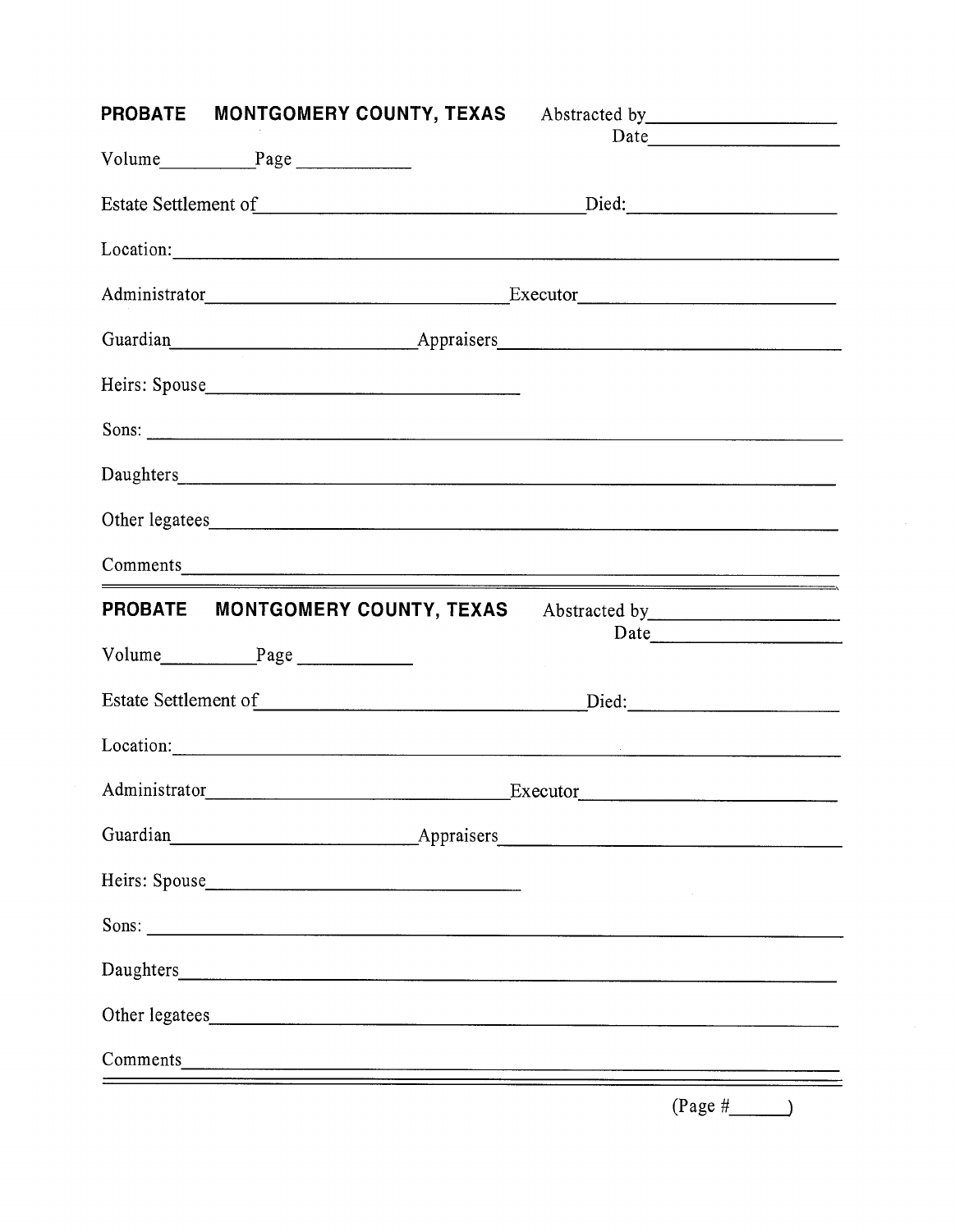| <b>PROBATE MINUTES</b><br><b>MONTGOMERY COUNTY, TEXAS</b> |                                      | Abstracted by <b>Exercise 2.2</b>                                                                                                                                                                                                   |  |  |
|-----------------------------------------------------------|--------------------------------------|-------------------------------------------------------------------------------------------------------------------------------------------------------------------------------------------------------------------------------------|--|--|
|                                                           |                                      |                                                                                                                                                                                                                                     |  |  |
|                                                           |                                      |                                                                                                                                                                                                                                     |  |  |
|                                                           |                                      | Heirs or Estate of example and the state of the state of the state of the state of the state of the state of the state of the state of the state of the state of the state of the state of the state of the state of the state      |  |  |
|                                                           |                                      | Administrator/s____________________________Guardian/s___________________________                                                                                                                                                    |  |  |
|                                                           |                                      |                                                                                                                                                                                                                                     |  |  |
|                                                           |                                      | Comments expression and the comments of the comments of the comments of the comments of the comments of the comments of the comments of the comments of the comments of the comments of the comments of the comments of the co      |  |  |
|                                                           |                                      | ,他们的人们也不能在这里,他们的人们也不能在这里,他们的人们也不能在这里,他们的人们也不能在这里,他们的人们也不能在这里,他们的人们也不能在这里,他们的人们也不                                                                                                                                                    |  |  |
|                                                           |                                      |                                                                                                                                                                                                                                     |  |  |
|                                                           |                                      | Heirs or Estate of                                                                                                                                                                                                                  |  |  |
|                                                           |                                      | Administrator/s Guardian/s Guardian/s                                                                                                                                                                                               |  |  |
|                                                           |                                      |                                                                                                                                                                                                                                     |  |  |
|                                                           |                                      |                                                                                                                                                                                                                                     |  |  |
|                                                           |                                      |                                                                                                                                                                                                                                     |  |  |
|                                                           |                                      | <u> 1980 - Andrea Santa Andrea Andrea Santa Andrea Andrea Andrea Andrea Andrea Andrea Andrea Andrea Andrea Andre</u>                                                                                                                |  |  |
|                                                           |                                      | Date                                                                                                                                                                                                                                |  |  |
|                                                           |                                      | Heirs or Estate of example and the set of the set of the set of the set of the set of the set of the set of the set of the set of the set of the set of the set of the set of the set of the set of the set of the set of the       |  |  |
|                                                           |                                      |                                                                                                                                                                                                                                     |  |  |
|                                                           | and the company of the<br>Executor/s |                                                                                                                                                                                                                                     |  |  |
|                                                           |                                      | Comments <u>and</u> the comments of the comments of the comments of the comments of the comments of the comments of the comments of the comments of the comments of the comments of the comments of the comments of the comments of |  |  |
|                                                           |                                      |                                                                                                                                                                                                                                     |  |  |
|                                                           |                                      | $(\text{Page H} \qquad)$                                                                                                                                                                                                            |  |  |
|                                                           |                                      |                                                                                                                                                                                                                                     |  |  |
|                                                           |                                      |                                                                                                                                                                                                                                     |  |  |

 $\label{eq:2} \frac{1}{\sqrt{2}}\sum_{i=1}^n\frac{1}{\sqrt{2}}\sum_{i=1}^n\frac{1}{\sqrt{2}}\sum_{i=1}^n\frac{1}{\sqrt{2}}\sum_{i=1}^n\frac{1}{\sqrt{2}}\sum_{i=1}^n\frac{1}{\sqrt{2}}\sum_{i=1}^n\frac{1}{\sqrt{2}}\sum_{i=1}^n\frac{1}{\sqrt{2}}\sum_{i=1}^n\frac{1}{\sqrt{2}}\sum_{i=1}^n\frac{1}{\sqrt{2}}\sum_{i=1}^n\frac{1}{\sqrt{2}}\sum_{i=1}^n\frac{1$ 

 $\mathcal{O}(\mathcal{A})$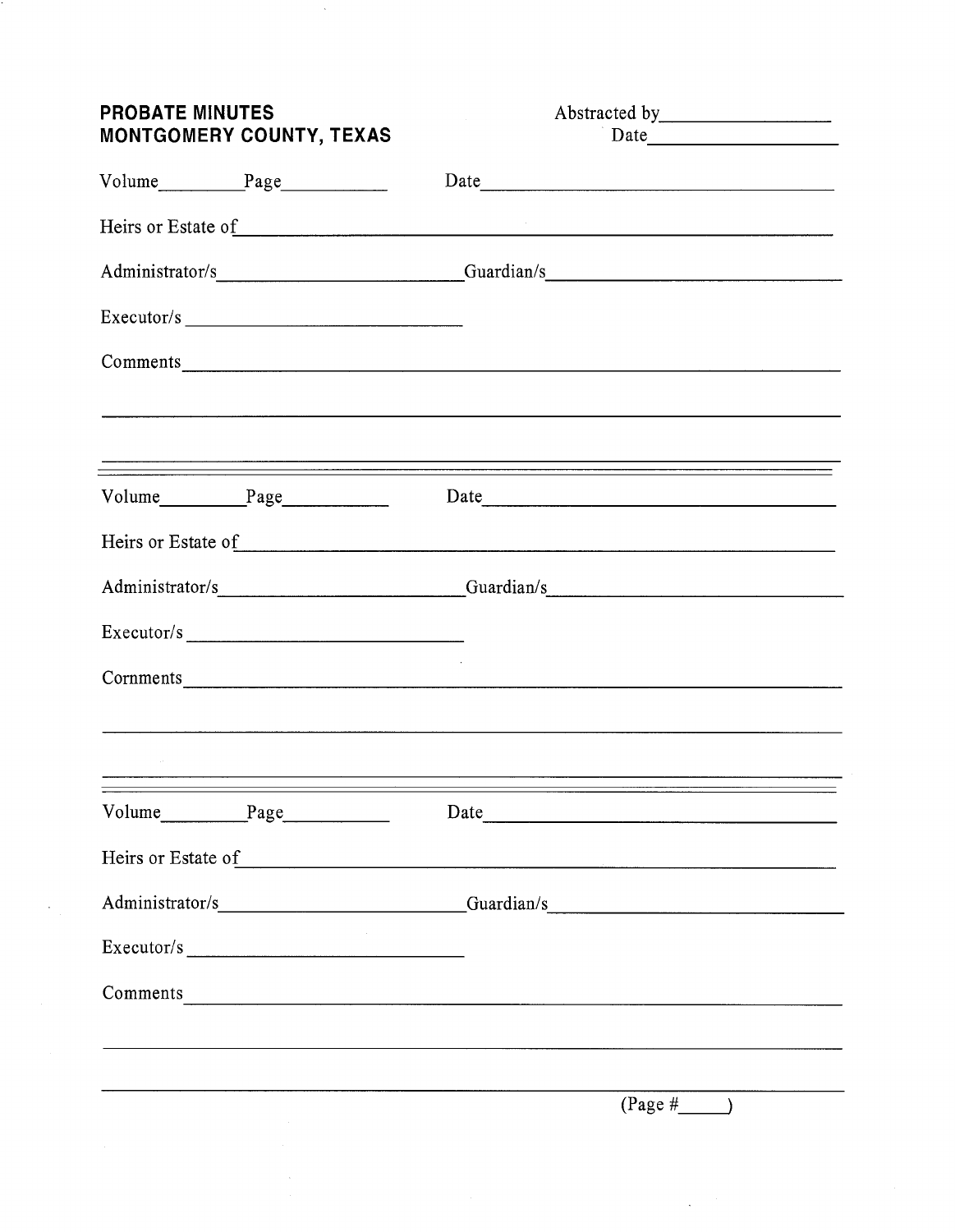| DEEDS REPUBLIC OF TEXAS, Abstracted by: 1990 Manuscript A. Abstracted by:<br>MONTGOMERY COUNTY, TEXAS Date: Date: |  |  |  |                                                                                                                                                                                                                                |
|-------------------------------------------------------------------------------------------------------------------|--|--|--|--------------------------------------------------------------------------------------------------------------------------------------------------------------------------------------------------------------------------------|
|                                                                                                                   |  |  |  | Volume Page Deed Release Deed of Trust                                                                                                                                                                                         |
|                                                                                                                   |  |  |  | Grantor: (Seller)<br>Expansion of Residence<br>Residence<br>Residence                                                                                                                                                          |
|                                                                                                                   |  |  |  |                                                                                                                                                                                                                                |
|                                                                                                                   |  |  |  | Dated Consideration Acres Located Located                                                                                                                                                                                      |
|                                                                                                                   |  |  |  |                                                                                                                                                                                                                                |
|                                                                                                                   |  |  |  | Signed: <u>Date</u> Date <b>Date</b> <u>Date</u> <b>Date Date Date Date Date Date Date Date Date Date Date Date Date Date Date Date Date Date Date Date Date Date Date Date Date Date Date</b>                                 |
|                                                                                                                   |  |  |  |                                                                                                                                                                                                                                |
|                                                                                                                   |  |  |  | ,我们也不会不会不会。""我们的,你们也不会不会不会不会。""我们的,你们也不会不会不会不会。""我们的,你们也不会不会不会不会。""我们的,你们也不会不会不会                                                                                                                                               |
|                                                                                                                   |  |  |  | Volume______Page______Deed__________Release___________Deed of Trust_____________                                                                                                                                               |
|                                                                                                                   |  |  |  | Grantor: (Seller)<br>example and the Residence<br>Residence<br>Residence                                                                                                                                                       |
|                                                                                                                   |  |  |  |                                                                                                                                                                                                                                |
|                                                                                                                   |  |  |  | Dated Consideration Acres Located Located                                                                                                                                                                                      |
|                                                                                                                   |  |  |  | Names mentioned in land description: Manual School and School and School and School and School and School and School and School and School and School and School and School and School and School and School and School and Sc |
|                                                                                                                   |  |  |  | Signed: Date Date                                                                                                                                                                                                              |
|                                                                                                                   |  |  |  |                                                                                                                                                                                                                                |
|                                                                                                                   |  |  |  |                                                                                                                                                                                                                                |
|                                                                                                                   |  |  |  |                                                                                                                                                                                                                                |
|                                                                                                                   |  |  |  | $(\text{Page H}$ )                                                                                                                                                                                                             |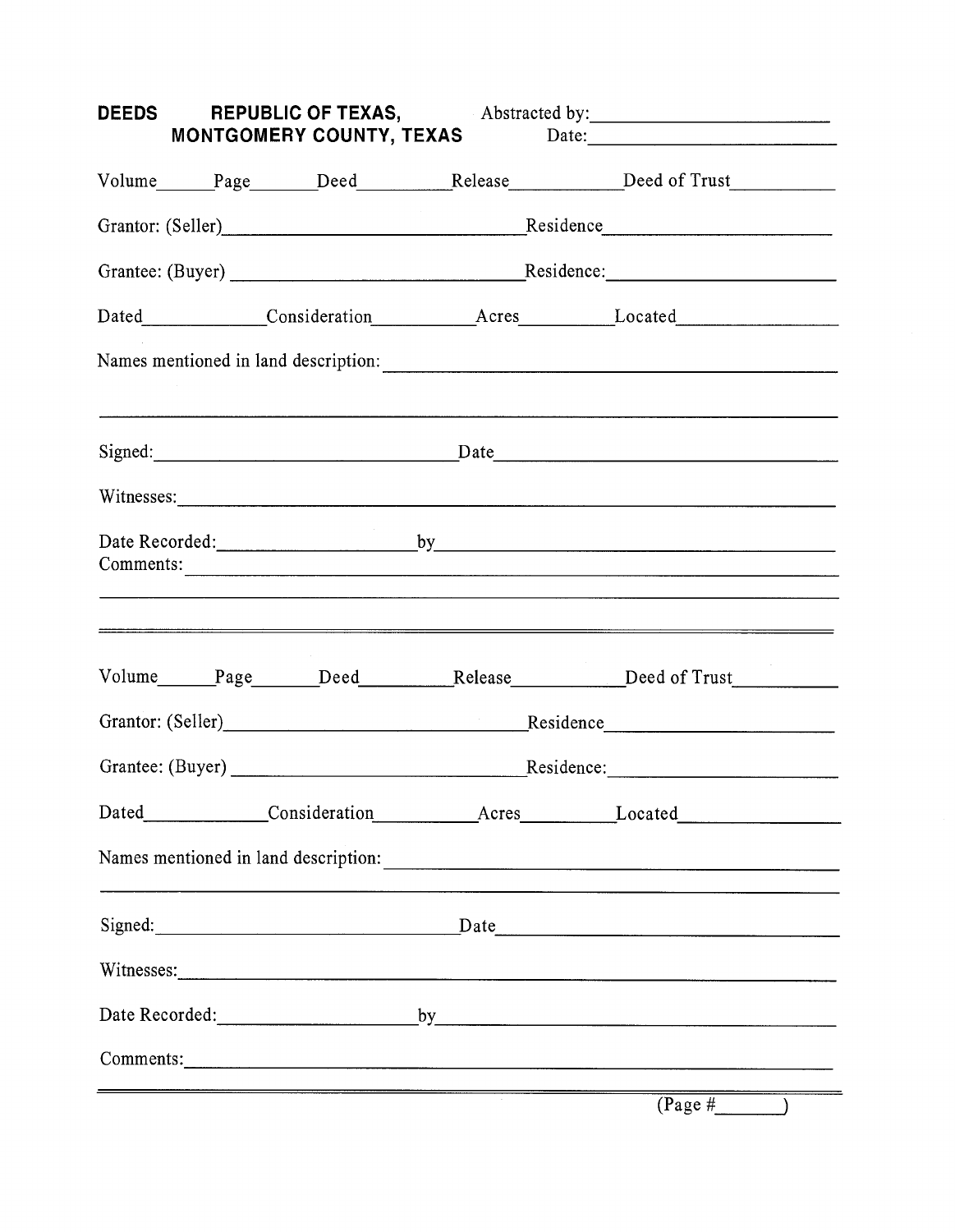| <b>DELAYED BIRTH CERTIFICATE</b><br><b>Montgomery County, Texas</b>    |                                                                                                                                                                                                                                |  |  |  |
|------------------------------------------------------------------------|--------------------------------------------------------------------------------------------------------------------------------------------------------------------------------------------------------------------------------|--|--|--|
|                                                                        |                                                                                                                                                                                                                                |  |  |  |
|                                                                        |                                                                                                                                                                                                                                |  |  |  |
| Sex: Male Female Race                                                  |                                                                                                                                                                                                                                |  |  |  |
|                                                                        | Mother: New York Changes and the Changes of the Changes of the Changes of the Changes of the Changes of the Changes of the Changes of the Changes of the Changes of the Changes of the Changes of the Changes of the Changes o |  |  |  |
|                                                                        |                                                                                                                                                                                                                                |  |  |  |
| Race: Age at this birth<br>No. of Children b. this mother              | No. of Children now living                                                                                                                                                                                                     |  |  |  |
| Affidavit A. County                                                    | Affidavit B. County                                                                                                                                                                                                            |  |  |  |
| Acquainted with the facts at the time of birth.                        | Acquainted with the facts at the time of birth<br>Not related by blood or marriage:                                                                                                                                            |  |  |  |
|                                                                        | the contract of the contract of the contract of the contract of the contract of the contract of the                                                                                                                            |  |  |  |
| <b>DELAYED BIRTH CERTIFICATE</b><br><b>Montgomery County, Texas</b>    | ${\small \textbf{Date}} \begin{tabular}{l} \textbf{Date} \end{tabular}$                                                                                                                                                        |  |  |  |
|                                                                        |                                                                                                                                                                                                                                |  |  |  |
| Full name                                                              |                                                                                                                                                                                                                                |  |  |  |
|                                                                        |                                                                                                                                                                                                                                |  |  |  |
|                                                                        | Mother:                                                                                                                                                                                                                        |  |  |  |
|                                                                        |                                                                                                                                                                                                                                |  |  |  |
| No. of Children b. this mother                                         | No. of Children now living                                                                                                                                                                                                     |  |  |  |
| Affidavit A. County<br>Acquainted with the facts at the time of birth. |                                                                                                                                                                                                                                |  |  |  |
|                                                                        | Acquainted with the facts at the time of birth<br>Not related by blood or marriage:                                                                                                                                            |  |  |  |
|                                                                        | Accepted & recorded Date: $\overline{(Page + \_)}$                                                                                                                                                                             |  |  |  |
|                                                                        |                                                                                                                                                                                                                                |  |  |  |

 $\label{eq:2.1} \frac{1}{\sqrt{2\pi}}\int_{\mathbb{R}^3}\frac{1}{\sqrt{2\pi}}\left(\frac{1}{\sqrt{2\pi}}\right)^2\frac{1}{\sqrt{2\pi}}\frac{1}{\sqrt{2\pi}}\frac{1}{\sqrt{2\pi}}\frac{1}{\sqrt{2\pi}}\frac{1}{\sqrt{2\pi}}\frac{1}{\sqrt{2\pi}}\frac{1}{\sqrt{2\pi}}\frac{1}{\sqrt{2\pi}}\frac{1}{\sqrt{2\pi}}\frac{1}{\sqrt{2\pi}}\frac{1}{\sqrt{2\pi}}\frac{1}{\sqrt{2\pi}}\frac{1}{\sqrt{2\pi}}\frac$